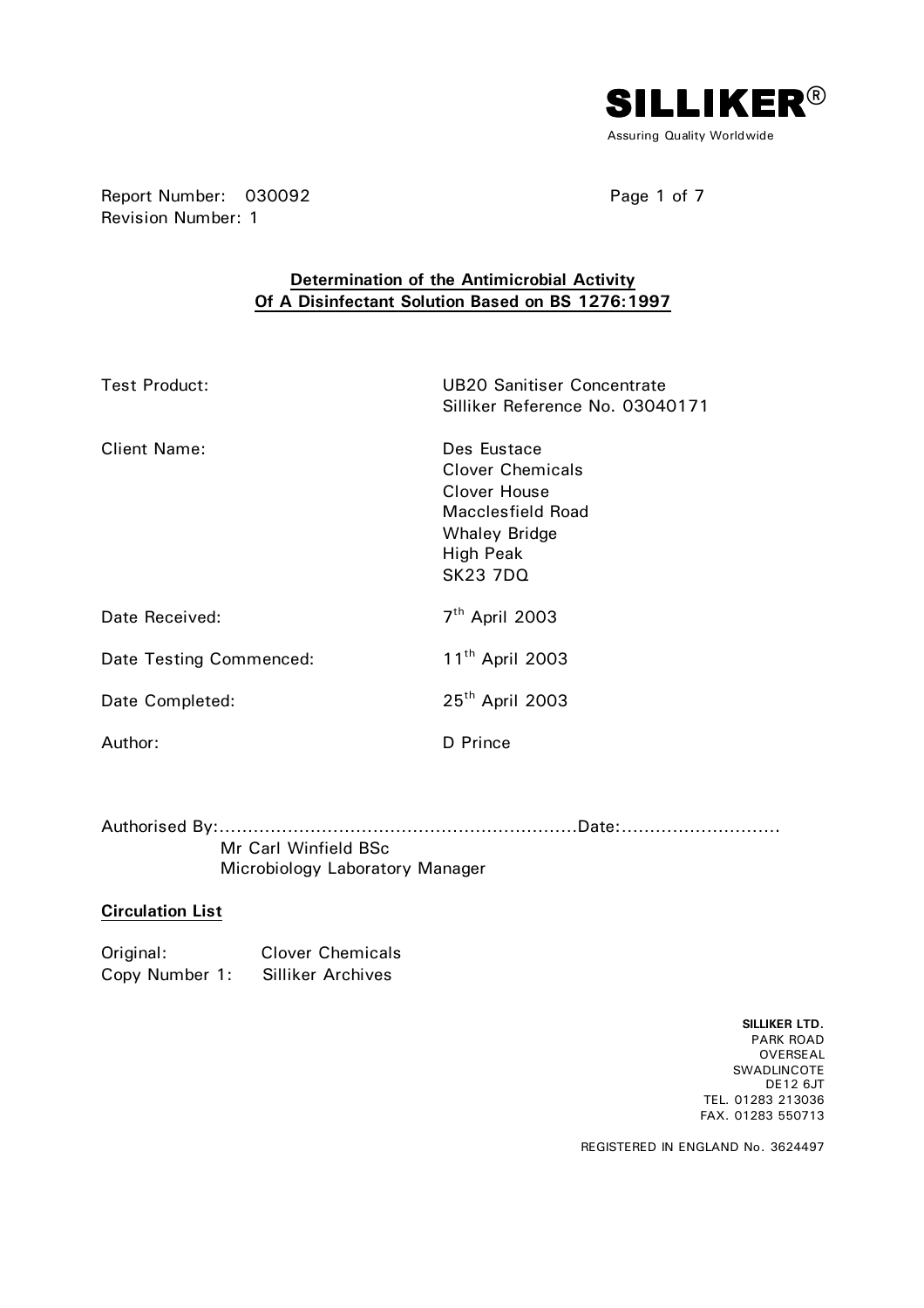## 1. **Scope**

 The following report gives details of the method used to determine the antimicrobial activity of disinfectants used in Food Hygiene and is based on British Standard EN 1276:1997.

## 2. **Test Products**

2.1 UB20 Sanitiser Concentrate Silliker Reference No. 03040171

## 3. **Test Organisms**

| 3.1 Staphylococcus aureus  | <b>NCTC 10788</b>  | Silliker Ref S3  |
|----------------------------|--------------------|------------------|
| 3.2 Enterococcus hirae     | ATCC 8043          | Silliker Ref E10 |
| 3.3 Pseudomonas aeruginosa | <b>NCIMB 10421</b> | Silliker Ref P2  |
| 3.4 Escherichia coli       | ATCC 10536         | Silliker Ref E9  |

## 4. **Equipment / Materials**

- 4.1 Diluent
- 4.2 Bovine albumin solution 0.3g/100ml
- 4.3 Water of Standard Hardness (WSH)
- 4.4 Inactivation Liquid
- 4.5 Tryptone Soya Agar (TSA)

All above prepared as per EN 1276:1997

- 4.6 Incubator at 36°C+/-1°C
- 4.7 Sterile 1ml Pipettes
- 4.8 Sterile 10ml Pipettes
- 4.9 Sterile 90mm Petri Dishes
- 4.10 Sterile 30ml plastic
- 4.11 Incubator at  $37^{\circ}$ C  $\pm$  1°C

# 5. **Preparation of Test Microbial Suspensions**

- 5.1 For each organism, inoculate the surface of Tryptone Soya Agar plates from a stock culture. Incubate the plates at  $37^{\circ}$ C +/- 1°C for 18 - 24 hours.
- 5.2 Make a suspension containing approximately 1.5 x 10 $8$  to 5 x 10 $8$  cfu/ml for each micro-organism. Serially dilute the suspension down in diluent to obtain a count of between 6.0 x 10<sup>2</sup> and 3 x 10<sup>3</sup> cfu/ml. Pour with TSA and incubate at  $36^{\circ}$ C  $+/-$  1°C for 48 hours. This is used as a control count.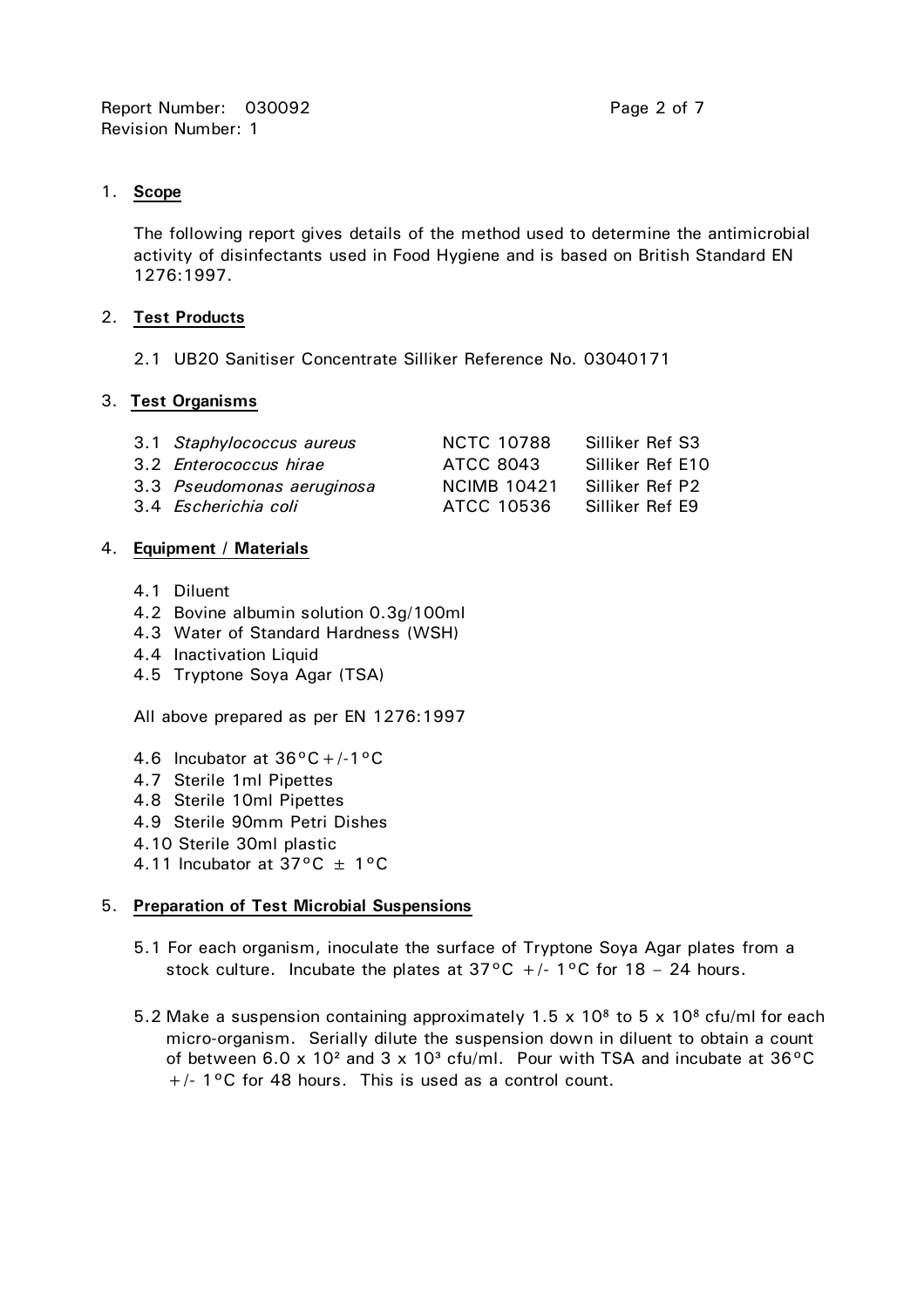## 6. **Preparation of Test Disinfectant Solutions**

 A volumetric solution 1.25 times stronger than the required concentration of test product was prepared in WSH.

## 7. **Determination of the Microbial Effect of the Disinfectant Solutions**

## 7.1 Clean Conditions (Organic Load 0.03% Bovine Albumin)

 7.1.1 1ml of 0.3g/100ml bovine albumin solution was added to each clearly labelled sterile 30ml universal. 1ml of the appropriate microbial suspension was the added to each container and mixed. After 2 minutes incubation at 20 $^3C \pm 1^{\circ}C$ . 8mls of product solution was added to each container and mixed. After 5 minutes  $\pm$  10 seconds (contact time) at  $20^{\circ}$ C  $\pm$  1°C, 1ml of liquid from each container was transferred into separate 8ml aliquots of inactivation liquid and 1ml of WSH and mixed. After a neutralisation time of 5 minutes  $\pm$  10s, 1ml of the test solution was serially diluted out in diluent and plated out into duplicate petri dishes.

Approximately 15mls of TSA melted and tempered to  $45^{\circ}$ C  $\pm$  1°C was added to the plates, mixed and allowed to set before incubating at 36°C  $\pm$  1°C for 48 hours.

 7.1.2 This procedure was repeated for each of the test microbial suspensions. And for each product dilution.

## 8. **Assay Validation**

 To ensure that the experimental conditions do not interfere with the test, the flowing was done:

## **Temperature Validation**

A suspension containing between  $6 \times 10^2$  and  $3 \times 10^3$  of each test organism was prepared in diluent. 1ml of the interfering substance and 1ml of the bacterial suspension was added to a sterile universal and mixed. After an incubation time of 2 min  $\pm$  10s at 20°C $\pm$  1°C. 8.0mls of hard water was added and the suspension mixed. After an incubation time of 5 min  $\pm$  10s at 20°C  $\pm$  1°C, the test solution was plated out into duplicate petri dishes. The above procedure was carried out for each organism at the highest product concentration. The plates were poured with 15ml of TSA and incubated at  $36^{\circ}$ C  $\pm$  1°C.

## **Neutraliser Validation**

A suspension containing between  $6 \times 10^2$  and  $3 \times 10^3$  of each test organism was prepared in diluent. 1ml of the bacterial suspension was added to a universal already containing 8ml of neutraliser and 1ml of hard water and mixed. After a contact time of 5 min  $\pm$  10s at 20°C  $\pm$  1°C, 1ml of the test solution was plated out into duplicate petri dishes. The above procedure was carried out for each organism at the highest product concentration. The plates were poured with 15ml of TSA and incubated at  $36^{\circ}$ C  $\pm$  1°C.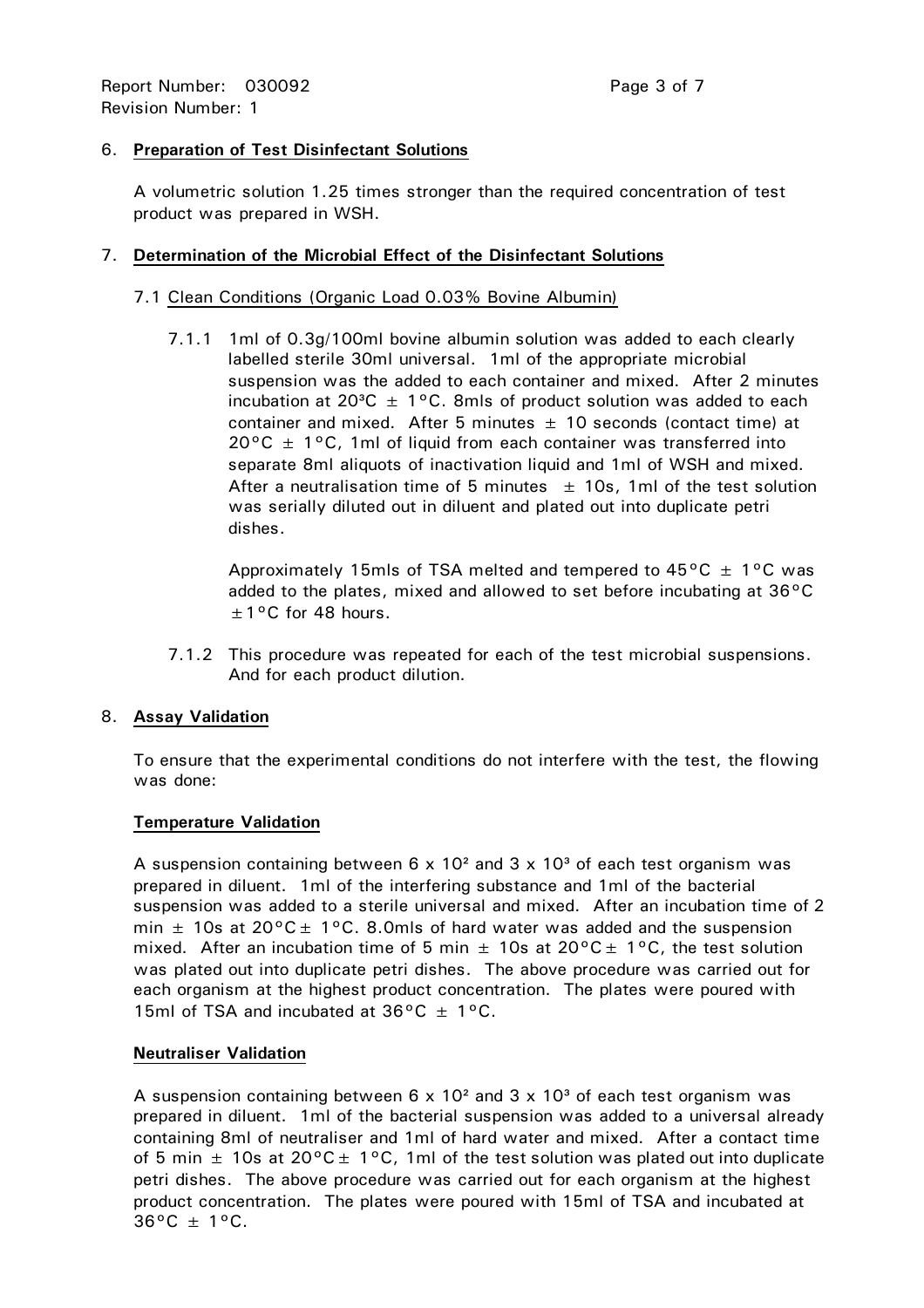#### **Dilution / Neutralisation Validation**

 1ml of the interfering substance and 1ml of diluent was added to a sterile universal and mixed. After starting a stopwatch, 1ml of the product dilution was added and mixed. After a contact time of 5 min $\pm$  10s at 20°C  $\pm$  1°C, 1ml of the test mixture was added to 8ml of neutraliser for 5 min  $\pm$  10s. 1ml of the bacterial suspension containing between  $6 \times 10^2$  and  $3 \times 10^3$  cfu/ml was added to the test mixture and left for a contact time of 30min  $\pm$  10s at 20°C  $\pm$  1°C. After the contact time, 1ml of the test solution was plated out into duplicate petri dishes. The above procedure was carried out for each organism at the highest product concentration. The plates were poured with 15ml of TSA and incubated at  $36^{\circ}$ C  $\pm$  1°C.

| Organism       | <b>Dilution</b> | <b>Count on Plate</b> |                |                     |  |  |  |  |  |  |
|----------------|-----------------|-----------------------|----------------|---------------------|--|--|--|--|--|--|
|                |                 |                       | $\overline{2}$ | <b>Mean</b>         |  |  |  |  |  |  |
| P <sub>2</sub> | -6              | 112                   | 120            | $1.2 \times 10^8$   |  |  |  |  |  |  |
|                | $-7$            | 14                    | 24             | $1.9 \times 10^{8}$ |  |  |  |  |  |  |
| S <sub>3</sub> | -6              | 212                   | 220            | $2.2 \times 10^8$   |  |  |  |  |  |  |
|                | $-7$            | 40                    | 30             | $3.5 \times 10^8$   |  |  |  |  |  |  |
| E <sub>9</sub> | -6              | 240                   | 276            | $2.6 \times 10^8$   |  |  |  |  |  |  |
|                | $-7$            | 25                    | 36             | $3.1 \times 10^8$   |  |  |  |  |  |  |
| E10            | -6              |                       | 200            | $2.1 \times 10^8$   |  |  |  |  |  |  |
|                | $-7$            | 30                    | 18             | $2.4 \times 10^8$   |  |  |  |  |  |  |

#### **Control Counts**

## **Validation of Neutraliser**

| Organism       | <b>Count on Plate</b> |    |                     |  |  |  |  |  |  |  |
|----------------|-----------------------|----|---------------------|--|--|--|--|--|--|--|
|                |                       | ີ  | <b>Mean</b>         |  |  |  |  |  |  |  |
| P <sub>2</sub> | 35                    | 29 | $3.2 \times 10^{2}$ |  |  |  |  |  |  |  |
| S <sub>3</sub> | 36                    | 32 | $3.4 \times 10^{2}$ |  |  |  |  |  |  |  |
| E <sub>9</sub> | 30                    | 30 | $3.0 \times 10^{2}$ |  |  |  |  |  |  |  |
| E10            | 23                    | 31 | $2.7 \times 10^{2}$ |  |  |  |  |  |  |  |

## **Temperature Validation**

| Organism               | <b>Count on Plate</b> |    |                     |  |  |  |  |  |  |  |
|------------------------|-----------------------|----|---------------------|--|--|--|--|--|--|--|
|                        |                       |    | J                   |  |  |  |  |  |  |  |
| P <sub>2</sub>         | 37                    |    | $3.9 \times 10^{2}$ |  |  |  |  |  |  |  |
| $\overline{\text{S3}}$ | 46                    | 35 | $4.1 \times 10^{2}$ |  |  |  |  |  |  |  |
| E <sub>9</sub>         | 38                    | 45 | $4.2 \times 10^{2}$ |  |  |  |  |  |  |  |
| E <sub>10</sub>        | 36                    | 30 | $3.3 \times 10^{2}$ |  |  |  |  |  |  |  |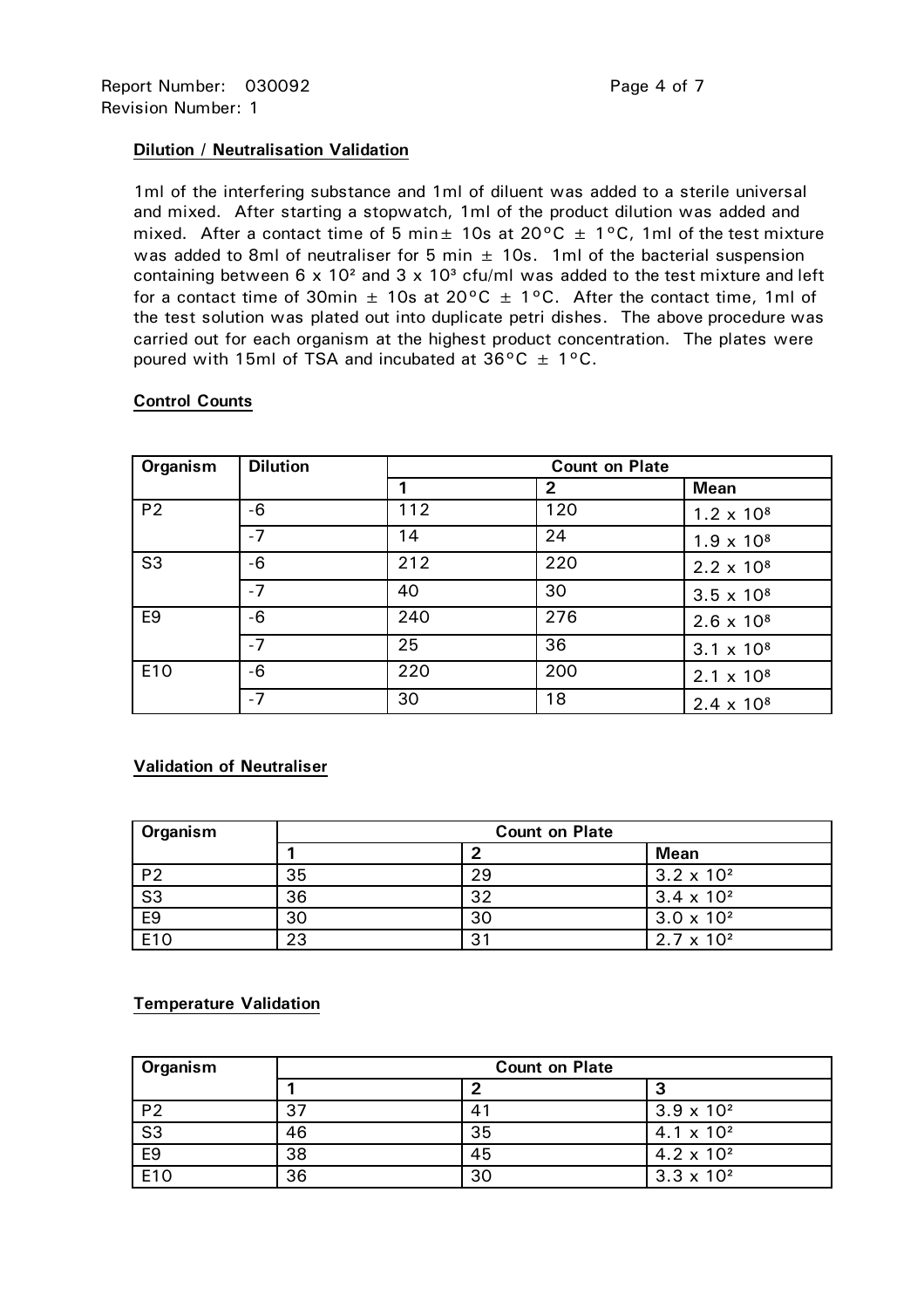| <b>Sample</b> | Organism       | <b>Count on Plate</b> |    |             |  |  |  |  |  |  |
|---------------|----------------|-----------------------|----|-------------|--|--|--|--|--|--|
|               |                |                       | 2  | <b>Mean</b> |  |  |  |  |  |  |
| 0304 0171     | P <sub>2</sub> | 10                    | 12 |             |  |  |  |  |  |  |
| 0304 0172     |                | 9                     | 10 | 10          |  |  |  |  |  |  |
| 0304 0717     | S <sub>3</sub> | 8                     | 12 | 10          |  |  |  |  |  |  |
| 0304 0172     |                | 9                     | 8  | 9           |  |  |  |  |  |  |
| 0304 0171     | E9             | 25                    | 20 | 23          |  |  |  |  |  |  |
| 0304 0172     |                | 20                    | 22 | 21          |  |  |  |  |  |  |
| 0304 0171     | E10            | 15                    | 10 | 13          |  |  |  |  |  |  |
| 0304 0172     |                | 22                    | 18 | 20          |  |  |  |  |  |  |

# **Validation – Dilution / Neutralisation**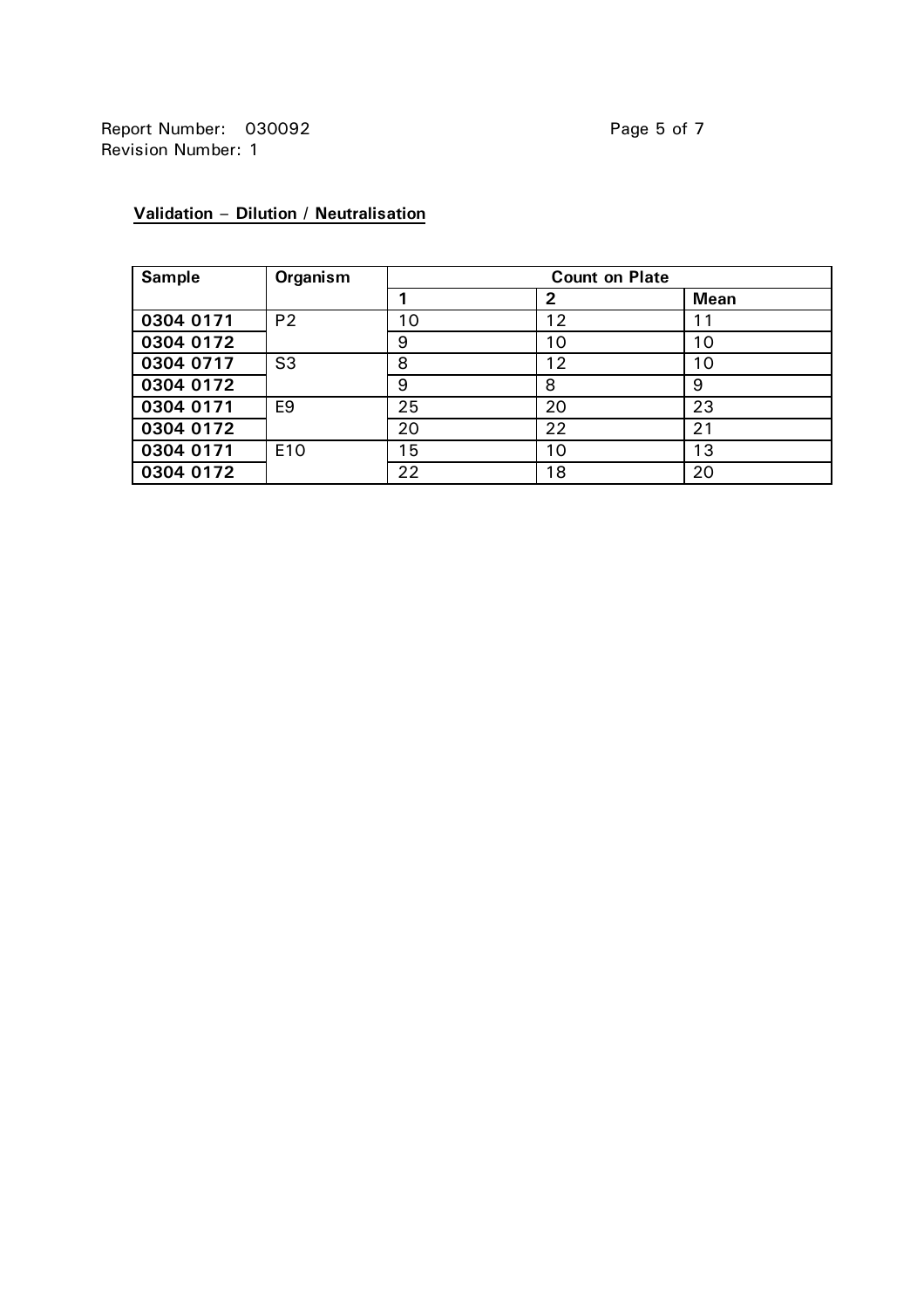Report Number: 030092 Page 6 of 7 Revision Number: 1

#### UB20 Sanitiser Concentrate Silliker Reference No. 03040171

| <b>Organisms</b> | <b>Initial</b>    |        | 1:75         |      | 1:100 |              | 1:125          |      | 1:150        |                                                | 1:175 |                       |                          | 1:200 |              |               |      |                   |      |
|------------------|-------------------|--------|--------------|------|-------|--------------|----------------|------|--------------|------------------------------------------------|-------|-----------------------|--------------------------|-------|--------------|---------------|------|-------------------|------|
|                  | <b>Inoculum</b>   |        | $\mathbf{2}$ | Mean |       | $\mathbf{2}$ | <b>Mean</b>    |      | $\mathbf{2}$ | Mean                                           |       | $\mathbf{2}$          | Mean                     |       | $\mathbf{2}$ | Mean          |      | 2                 | Mean |
| <b>P2</b>        | $1.2 \times 10^8$ | < 10   | < 10         | < 10 | < 10  | < 10         | < 10           | < 10 |              | $< 10$ $< 10$ $\vert$                          |       | $< 10$ $< 10$ $\vert$ | < 10                     | < 10  |              | $< 10$ $< 10$ | < 10 | $\leq 10$         | < 10 |
| S <sub>3</sub>   | $2.2 \times 10^8$ | < 10   | < 10         | < 10 | < 10  | < 10         | $<$ 10 $\vert$ |      |              | $\vert$ < 10 $\vert$ < 10 $\vert$ < 10 $\vert$ |       |                       | $ 10 $ < 10 $ $ < 10 $ $ | < 10  |              | $< 10$ $< 10$ | < 10 | $\leq 10$         | < 10 |
| E <sub>9</sub>   | $3.1 \times 10^8$ | $<$ 10 | < 10         | < 10 | < 10  | < 10         | < 10           | < 10 |              | $< 10$ $< 10$                                  |       | $< 10$ $< 10$ $\vert$ | < 10                     | < 10  | < 10         | < 10          | < 10 | < 10              | < 10 |
| E10              | $2.1 \times 10^8$ | $<$ 10 | < 10         | < 10 | < 10  | < 10         | < 10           | < 10 |              | $< 10$ $< 10$ $\vert$                          |       |                       | $ 10 $ < 10 $ $ < 10 $ $ | < 10  |              | $< 10$ $< 10$ | < 10 | < 10 <sub>1</sub> | < 10 |